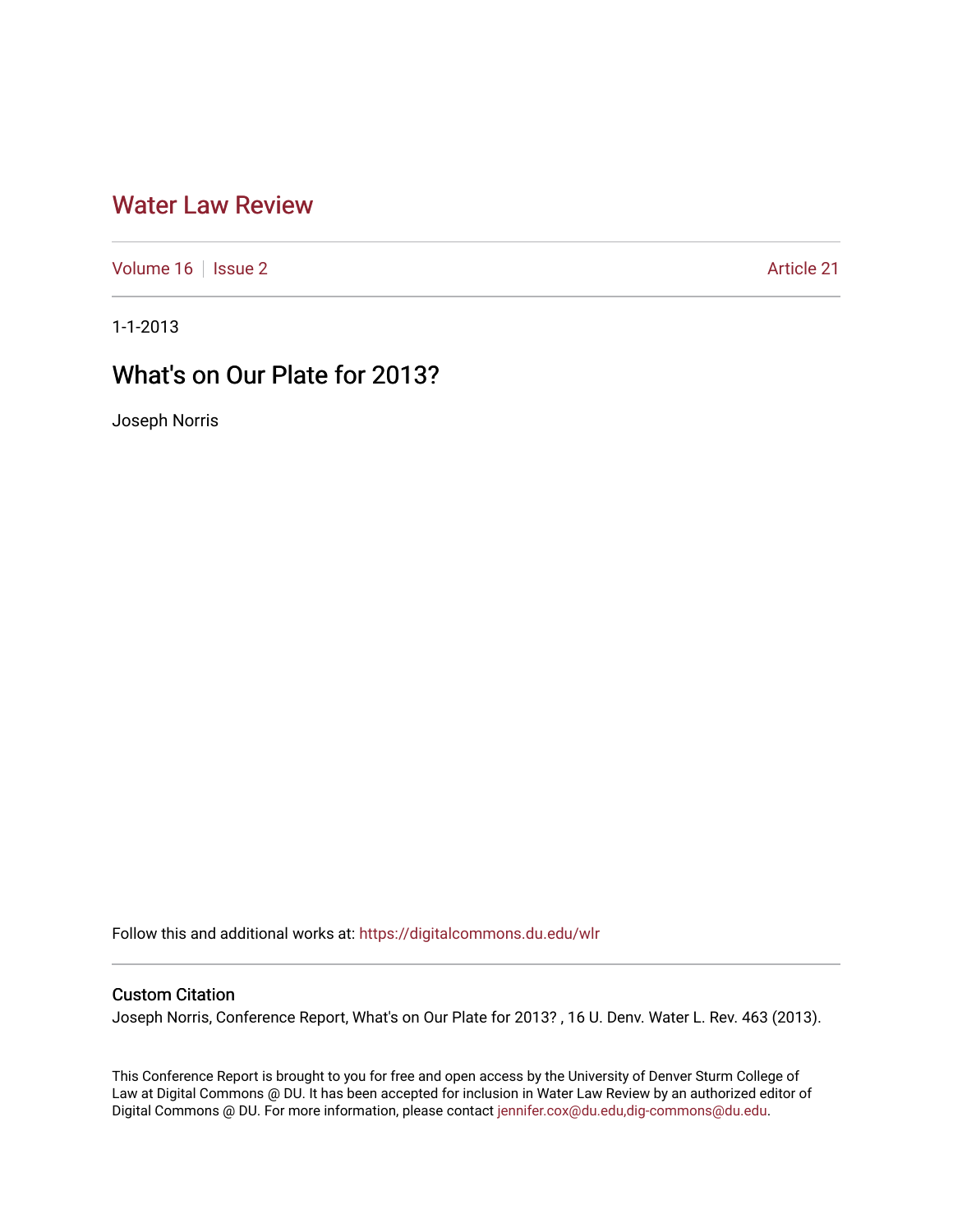water use is what instigated the present litigation. Robbins concluded **by** stressing that, if the Court grants certiorani, Colorado will be ready to defend its water interests.

*Andy McFadden*

### WHAT'S **ON** OUR **PLATE FOR 2013?**

Moderator Chris Treese of the Colorado River Water Conservation **Dis**trict introduced this session **by** describing the importance of planning for the future and considering changes happening throughout Colorado over the next year. This session included discussion of four separate topics: **(i)** the Colorado River Basin Water Supply and Demand Study; (ii) drought; **(iii)** Good Samaritan legislation; and (iv) the CWC's Public Trust Special Project.

### Colorado River Basin Study

Erin Wilson of the Wilson Water Group first discussed the key findings of the Colorado River Basin Water Supply and Demand Study ("Study"). The Study employed several different demand scenarios to obtain **the** best possible projection of future water use within the Colorado River Basin. The Study based its various demand scenarios on models such as Paleo-direct natural flow (tree-ring information) and projected climate models accounting for climate change.

Wilson further explained the Study does not institute any decisions itself, but provides the foundation for future decision-making on water infrastructure and supply projects. Wilson described the key indicators for identifying changes in Colorado's water supply in the Colorado River as flows at Lees Ferry and other critical locations, as well as demand signposts. Based on the results and data of the Study, Wilson recommended a number of steps for Colorado to take.

First, Colorado should adopt a signpost approach outside of the modeling industry to respond to indicators in weather and streamflow conditions. For example, water planers can respond to certain set streamflow conditions with carefully planned drought response measures. Next, Colorado must develop methods to accurately represent supply and demand models. Wilson explained the Surface Water Supply Index **("SWSI")** is a good model for basinwide analysis; however, additional models should include cross-basin impacts. Finally, Wilson advocated for Colorado to support continued efforts to conduct water bank programs and desalination projects in the lower Colorado River Basin.

Wilson's discussion set forth the fundamental concepts contained in the Study and presented several key ideas for water managers to consider as steps to address the projected issues facing the future of water supply and demand in Colorado.

#### Drought

The next panel on drought featured Stacey Chesney of Denver Water, Diane Johnson of the Eagle River Water and Sanitation District ("ERWSD"),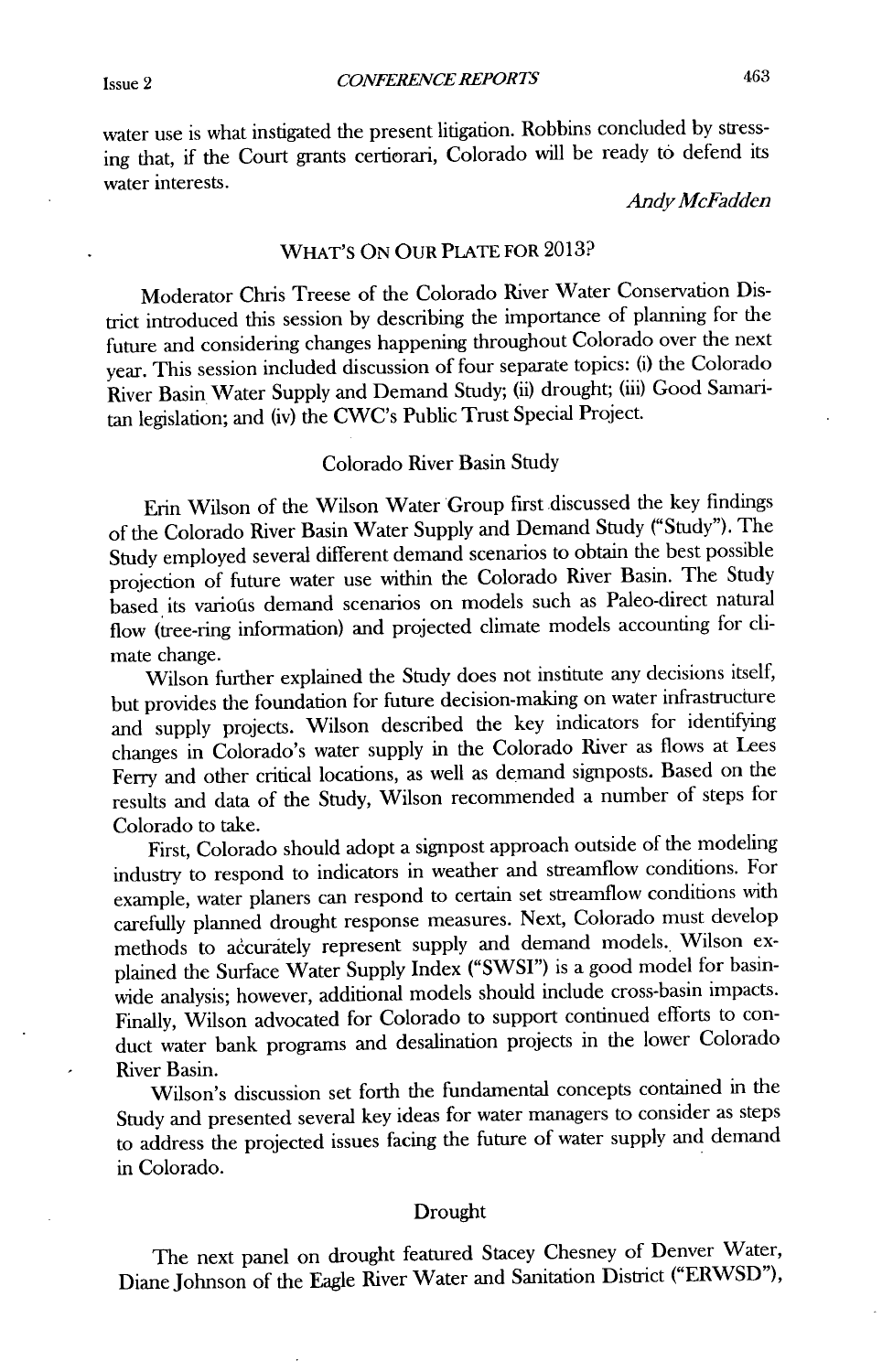and Russ Sands of the City of Boulder. Each panelist discussed the impacts of drought on their respective municipal water providers, specifically focusing on the drought's impact on public relations and rate setting for water in **2013.**

Chesney discussed three main takeaways from the drought of 2012. First, Chesney explained drought is a result of many different factors, and water planners should not become too focused on reservoir levels. In order to fully prepare for drought conditions, municipalities must always be on guard for signals of impending drought. Second, Chesney suggested that good customer relationships are key to responding to drought in a timely and meaningful way. Third, Chesney noted the most effective way to involve the public in combating drought is to offer tangible actions with achievable goals.

Next, Johnson spoke about her reactions to a very dry 2012 in the Vail Valley. Johnson explained that, because Vail Mountain is celebrating its fiftieth anniversary this year, it is a relatively young community with little experience with severe drought conditions. This inexperience presents difficulties for community members who are more likely to have reactionary behavior to drought conditions. However, Johnson and the ERWSD learned valuable lessons from the 2002 and 2012 droughts that will impact its planning for the future.

Finally, Russ Sands stated 2012 was the City of Boulder's first actual runthrough of its new drought plan. After implementing the plan for the first time, the main question for those in his office was how to work successfully with customers.

The panel then responded to a number of questions. First, do voluntary restrictions work? Chesney responded that Denver Water's aggressive conservation. plan after 2002 made it more reluctant to impose mandatory restrictions because of the success of the voluntary plan. She explained that, because so many customers were complying with voluntary restrictions, Denver Water did not want to impose additional mandatory restrictions. Sands disagreed, arguing voluntary restrictions do not work, especially when there is no robust notification and public knowledge plan in place. Johnson agreed with Sands, explaining that in the Vail Valley, ERWSD implemented mandatory restrictions, but also offered explanations to its customers as to why the restrictions were necessary. Johnson also shared that ERWSD labeled the mandatory restrictions "regulations" and reached out to the tourism industry to highlight that the regulations would not impact tourism in the Vail Valley.

Next, the panel responded to the question "what is in store for **2013?"** Sands said indoor use continues to decline **in** Boulder and the City plans to continue and expand its partnership with the Center for Resource Conservation ("CRC"). The CRC provides indoor and outdoor water audits for Boulder residents and businesses. Boulder plans to empower the CRC to implement actual improvements and repairs in people's homes rather than simply providing recommendations. Chesney explained that Denver Water plans to continue using "normal" or "annual" summer water use regulations for its customers. Finally, Johnson stated that ERWSD will (i) continue to focus on out-<br>door and irrigation water uses; (ii) utilize a five-tiered rate system; and (iii) identify "excessive water users" within the district as targeted for water conservation measures.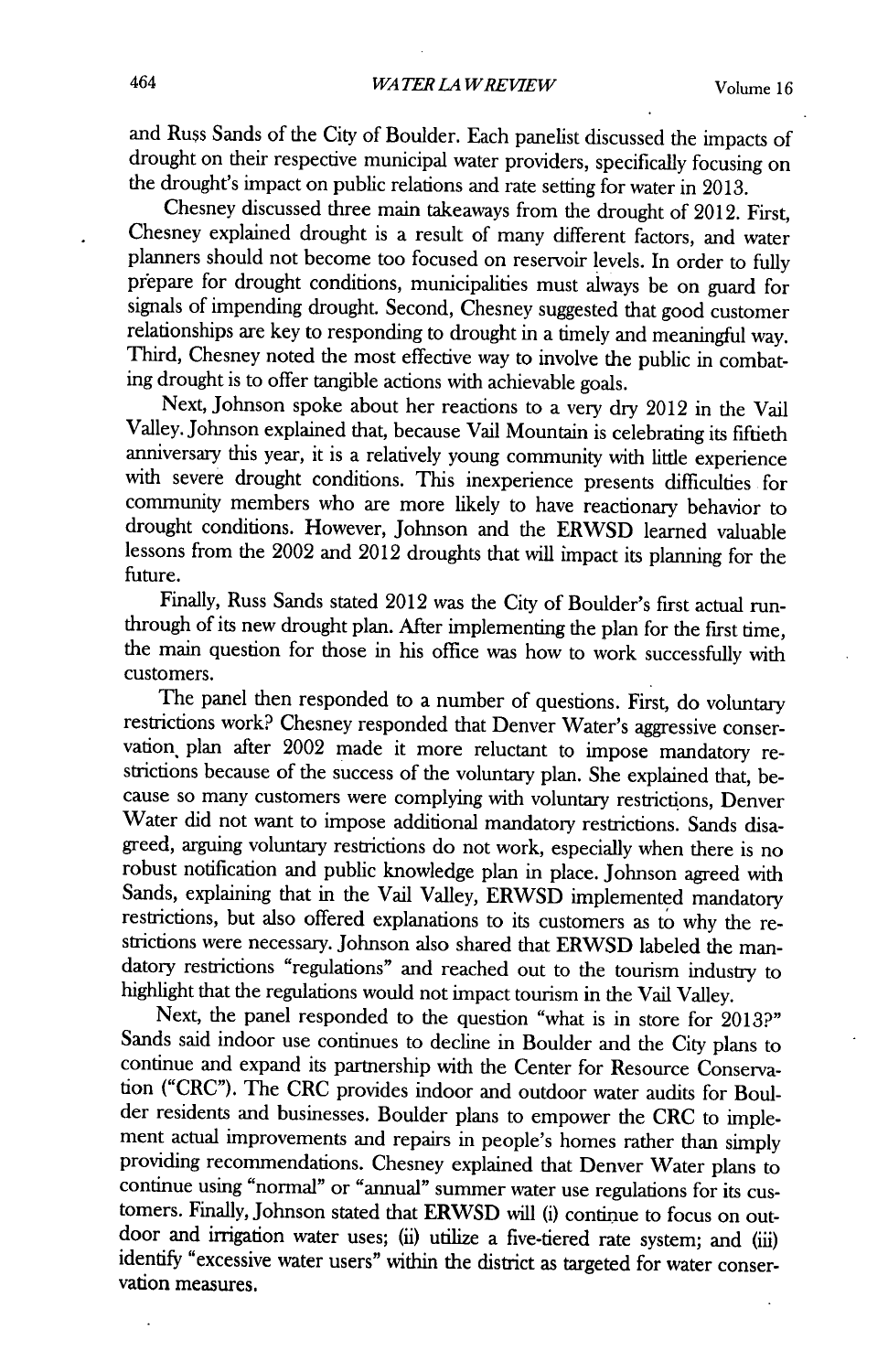The panel concluded with the following question: "how do you keep peoples' attention **if** drought is the new normal?" Chesney assured the crowd that if water use affects people directly in their daily lives, they will pay attention. The key is for water managers to effectively communicate to the public the behavior changes needed to face a drought. Sands ended the discussion with the idea that drought mitigation is a long-term prospect: changing peoples' perception of normal water use and then internalizing the changes takes time.

## Good Samaritan Legislation

Jimmy Hague, Legislative Assistant to Senator Mark Udall, next presented a legislative update from Washington, **D.C.** on recent administrative rulemakings that will impact Colorado in **2013.** Senator Udall recently announced the **US** Environmental Protection Agency's **("EPA")** "Good Samaritan" policy for cleanup of abandoned mine sites. Hague explained there is a great mining history in Colorado, and thus cleanup of abandoned sites is very important to the state. In the past, liability issues surrounding the cleanup of these sites were a problem for parties involved with the sites due to the liability schemes of the Clean Water Act ("CWA") and Comprehensive Environmental Response, Compensation and Lability Act ("CERLA"). Hague explained that in **2007,** the **EPA** put out a set of administrative "tools" for addressing liability for nofault parties wishing to reclaim abandoned mine sites. However, parties still had lingering fears of unlimited liability under CERCLA and the **CWA** when they wished to reclaim contaminated sites. For example, many questioned whether building and leaving behind a water treatment facility would subject the party to long-term liability for the site.

Because of opposition in Congress, Senator Udall began seeking administrative solutions to these fears. Eventually, in December of 2012, the EPA and Senator Udall unveiled new regulations that amplify existing tools. The EPA's memo requires the "Good Samaritan" to enter into an agreement with the **EPA** to clean up the contaminated site. Unlike the previous tools, the **EPA** memo allows these agreements to exist for an unlimited duration. Additional**ly,** if the Good Samaritan meets a five-part test, the **EPA** will exempt it from obtaining a CWA permit for any changes to water quality. Without legislation from Congress, Hague noted, the **EPA** memo can only ease, but not erase, the potential for civil liability. Hague urged the Convention attendees to investigate the Good Samaritan rules in more detail and hoped the regulations would make a difference for water quality in Colorado.

#### Public Trust Special Project

In the final panel of the session, "What's On Our Plate for **2013,"** Doug Kemper of the Colorado Water Congress and Steve Leonhardt of Bums, Figa **&** Will, **P.C.** discussed the CWC's new Public Trust Special Project ("Special Project"). Kemper set the tone **by** explaining that drought and water demand issues are very important to the water industry, but not as serious a threat as the Public Trust Doctrine. The CWC has worked for nearly two decades opposing ballot proposals that would impose the Public Trust Doctrine on Colo-